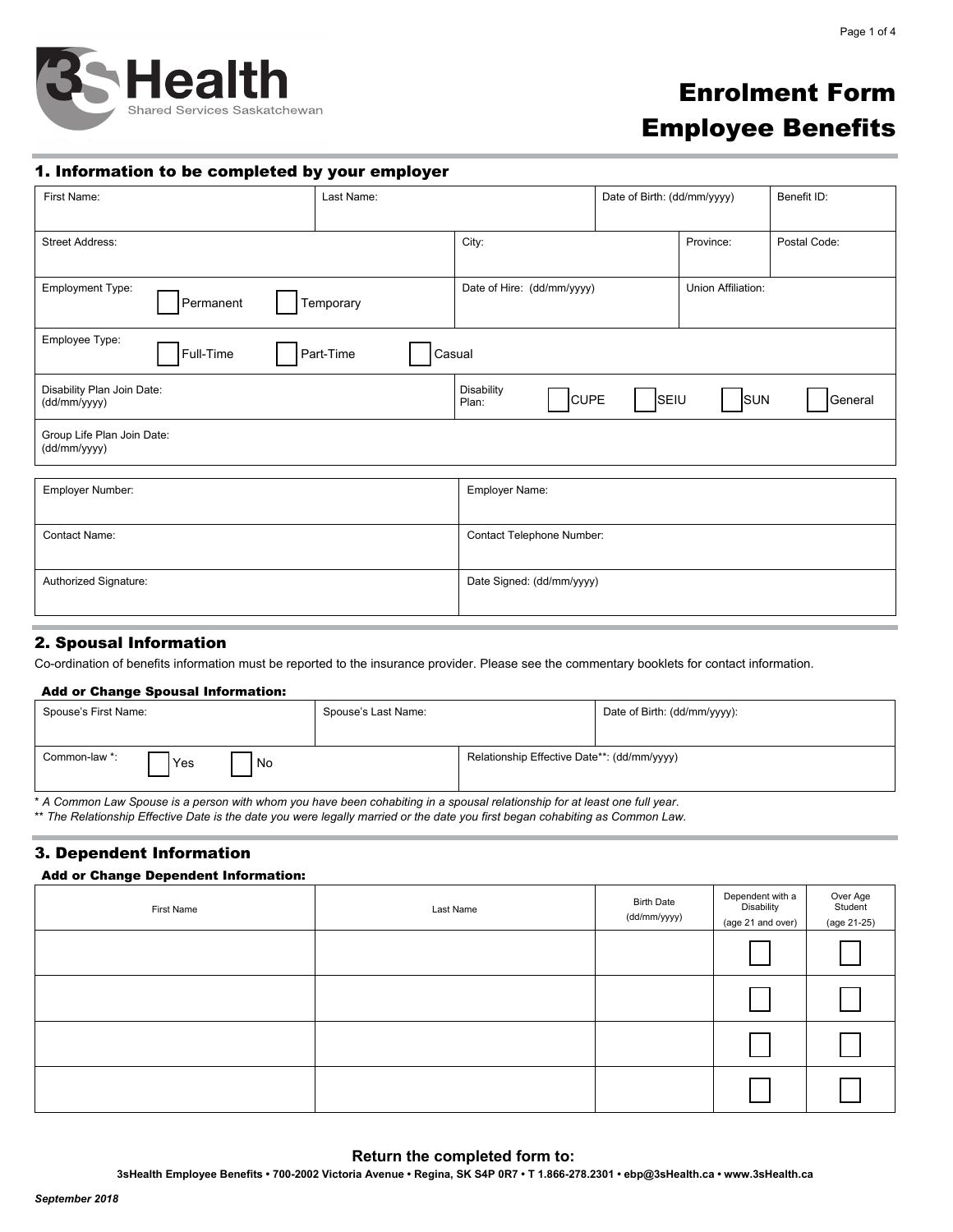# 4. Group Life Insurance – Additional Coverage

## **Basic Life Insurance, Basic Accidental Death and Dismemberment (AD&D) and Dependent Life Insurance**

*Basic Life Insurance is payable to your named beneficiary in the event of your death. The amount payable is two (2) times your annual salary, rounded up to the next \$1,000 to a maximum of \$1,000,000. If you are age 65 or older, the amount payable is one (1) times your annual salary, rounded up to the next \$1,000 to a maximum of \$250,000.*

*Basic AD&D Insurance is payable to you in the event of a loss, or loss of use of: life, limb, sight, hearing or speech due to an accidental injury or in the event of your accidental death to your named beneficiary. The amount payable is a percentage of your basic life insurance and in event of your accidental death, your Basic AD&D Insurance amount is payable in addition to your Basic Life Insurance amount.*

*Dependent Life Insurance is payable to you in the event of the death of your eligible spouse and/or dependent(s). Dependent Life Insurance is a flat amount of \$10,000 for a spouse and \$5,000 per child. If you are eligible for Basic Life Insurance, Dependent Life Insurance is automatically*  included in your coverage. The monthly premium for Dependent Life Insurance is included in your Basic Life Insurance monthly premium *amount.*

*You must name a beneficiary to ensure life insurance benefits are paid to the correct person(s). You may designate or change your beneficiary at any time by completing this form.*

## **Optional Life Insurance - Maximum 50 units; 1 unit = \$10,000**

*Optional Life Insurance is payable to your named beneficiary in the event of your death. You may elect up to \$150,000 of Optional Life Insurance within the first 90 days of becoming eligible in the plan. Optional Life Insurance coverage in excess of \$150,000 or applied for after your first 90 days will require you to complete medical evidence of insurability and is subject to the approval of the insurer.*

## *Important Note: This election form must be received by the 90th day after Plan eligibility. No exceptions will be made. Full evidence of insurability is required for late applications.*

| PLEASE DO NOT WRITE IN GREY AREAS - OFFICE USE ONLY                                                                                                                                                                                                                                                                                                                                                                                                                                                                                           |                                                                                                                                                                                                                                                                                                                       |                                             |                                                                                      |                                  |
|-----------------------------------------------------------------------------------------------------------------------------------------------------------------------------------------------------------------------------------------------------------------------------------------------------------------------------------------------------------------------------------------------------------------------------------------------------------------------------------------------------------------------------------------------|-----------------------------------------------------------------------------------------------------------------------------------------------------------------------------------------------------------------------------------------------------------------------------------------------------------------------|---------------------------------------------|--------------------------------------------------------------------------------------|----------------------------------|
|                                                                                                                                                                                                                                                                                                                                                                                                                                                                                                                                               | <b>Optional Group Life</b><br><b>Non-Smoker</b>                                                                                                                                                                                                                                                                       | <b>Optional Group Life</b><br><b>Smoker</b> | <b>Single Voluntary AD&amp;D</b>                                                     | <b>Family Voluntary AD&amp;D</b> |
| <b>Current Coverage in Force:</b>                                                                                                                                                                                                                                                                                                                                                                                                                                                                                                             |                                                                                                                                                                                                                                                                                                                       |                                             |                                                                                      |                                  |
| I hereby apply for Optional Life Insurance in the amount of _______total units.<br>I hereby apply to increase my Optional Life Insurance by ________total units for a total of<br>units.<br>I wish to reduce my Optional Life Insurance to total units.<br>I wish to cancel all of my Optional Life Insurance.<br>Within the past 12 months have you smoked or used cigarettes, hashish, cigars, pipe, cigarillos, chewing tobacco, nicotine patch and or/gum, betel nuts, or tobacco or nicotine in any other form?<br>Yes<br>N <sub>0</sub> |                                                                                                                                                                                                                                                                                                                       |                                             |                                                                                      |                                  |
| Voluntary Accidental Death and Dismemberment (AD&D) - Maximum 25 units; 1 unit = \$10,000                                                                                                                                                                                                                                                                                                                                                                                                                                                     |                                                                                                                                                                                                                                                                                                                       |                                             |                                                                                      |                                  |
| Voluntary AD&D Insurance is payable to you in the event of a loss, or loss of use of: life, limb, sight, hearing or speech due to an accidental<br>injury or in the event of your accidental death to your named beneficiary. You may elect to purchase Voluntary AD&D Insurance at any<br>time after becoming eligible in the Plan without evidence of insurability.                                                                                                                                                                         |                                                                                                                                                                                                                                                                                                                       |                                             |                                                                                      |                                  |
| Myself only.                                                                                                                                                                                                                                                                                                                                                                                                                                                                                                                                  | I hereby apply for Voluntary AD&D Insurance in the amount of total units.<br>I wish to reduce my Voluntary AD&D Insurance to _______total units.<br>I wish to cancel all of my Voluntary AD&D Insurance.<br>Coverage Type - I elect Voluntary AD&D Insurance for:<br>Myself and my eligible spouse and/or dependents. |                                             | I hereby apply to increase my Voluntary AD&D Insurance by total units for a total of | units.                           |

The monthly premium rates for additional coverage are available on the 3sHealth website www.3sHealth.ca or from your Employer. All premium<br>amounts are payable by the Employee through payroll deductions. Additional coverage

# *Return the completed form to:*

**3sHealth Employee Benefits • 700-2002 Victoria Avenue • Regina, SK S4P 0R7 • T 1.866-278.2301 • ebp@3sHealth.ca • www.3sHealth.ca**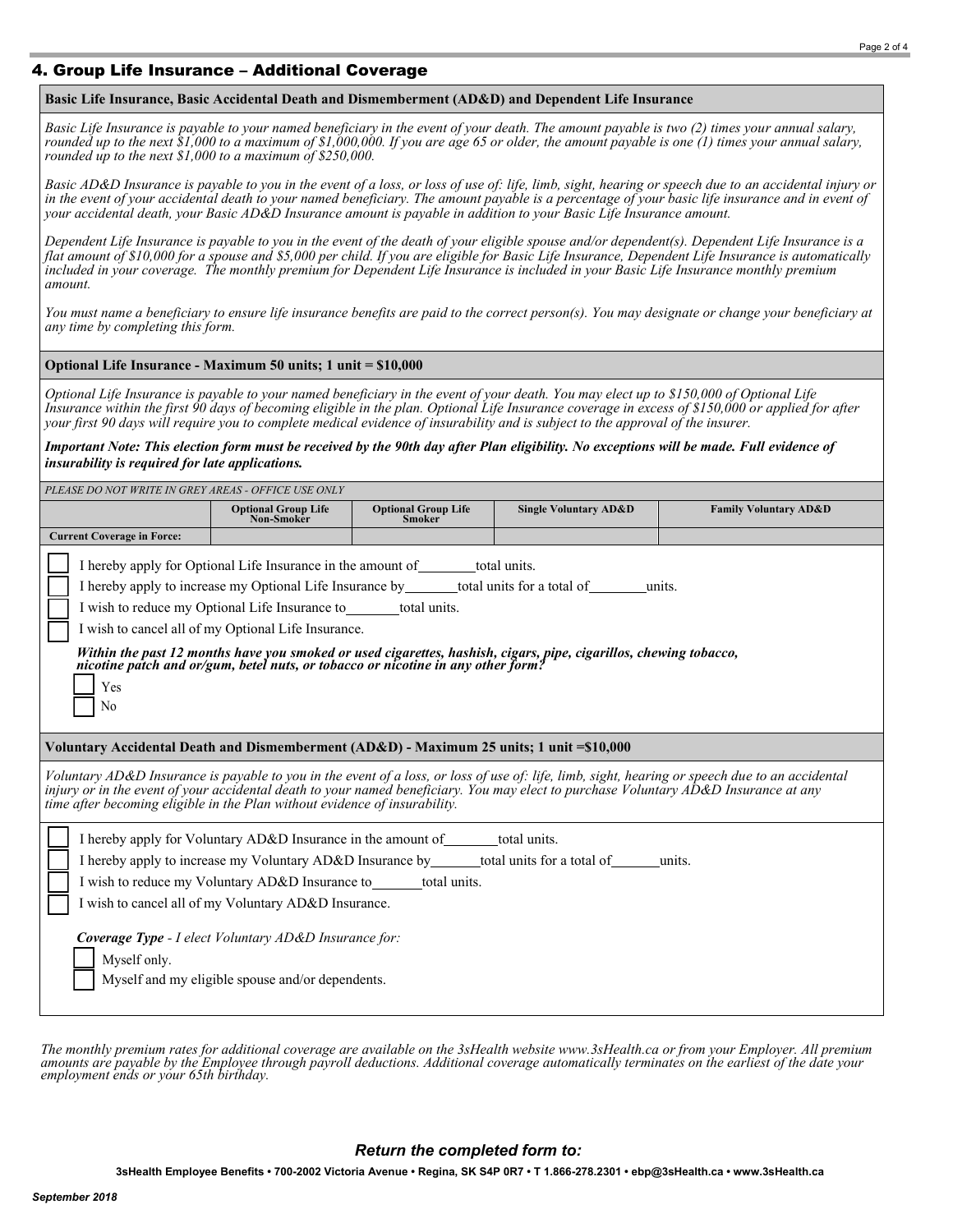# 5. Group Life Insurance Beneficiary Designation

This beneficiary designation will replace all other beneficiary designations that you have made before, even if your beneficiary designation was made with another employer. Please ensure you are making a full and complete beneficiary designation that clearly states how you wish the policy proceeds to be disbursed in the event of your death.

## 1) Primary Beneficiary(ies):

Name the person(s) to receive the insurance benefit if you pass away while insured.

| <b>First Name</b> | Last Name | Relationship to You                                                              | Date of Birth | % of Benefit<br>(Must Total 100%) |
|-------------------|-----------|----------------------------------------------------------------------------------|---------------|-----------------------------------|
|                   |           | □ Spouse □ Child □ Parent □ Sibling<br>□ Friend □ Estate □ Other:                |               |                                   |
|                   |           | □ Spouse □ Child □ Parent □ Sibling<br>$\Box$ Friend $\Box$ Estate $\Box$ Other: |               |                                   |
|                   |           | Spouse Child Parent Sibling<br>Friend Estate Other:                              |               |                                   |
|                   |           | □ Spouse □ Child □ Parent □ Sibling<br>Friend Estate Other:                      |               |                                   |

#### 2) Contingent Beneficiary(ies):

If all of the persons above pass away before you, name a person(s) to receive the insurance benefit if you pass away while insured.

| <b>First Name</b> | Last Name | Relationship to You                                                              | Date of Birth | % of Benefit<br>(Must Total 100%) |
|-------------------|-----------|----------------------------------------------------------------------------------|---------------|-----------------------------------|
|                   |           | □ Spouse □ Child □ Parent □ Sibling<br>$\Box$ Friend $\Box$ Estate $\Box$ Other: |               |                                   |
|                   |           | □ Spouse □ Child □ Parent □ Sibling<br>Triend □ Estate □ Other: ________         |               |                                   |
|                   |           | □ Spouse □ Child □ Parent □ Sibling<br>Friend Estate Other:                      |               |                                   |
|                   |           | □ Spouse □ Child □ Parent □ Sibling<br>Friend Estate Other:                      |               |                                   |

## 3) Trustee:

If any person(s) above are under 18; name a trustee who will receive and be responsible for the insurance benefit on the child's behalf.

| <b>First Name</b> | Last Name | Relationship to You                                                                          | Date of Birth |
|-------------------|-----------|----------------------------------------------------------------------------------------------|---------------|
|                   |           | □ Parent □ Sibling<br>$\Box$ Child<br>Spouse<br>$\Box$ Estate $\Box$ Other:<br>$\neg$ Friend |               |

## Please sign and date below.

*I hereby acknowledge that I have read and understand the conditions of the Employee Benefit Plans, as outlined in the Plans' commentaries available online at www.3sHealth.ca, and confirm the options I have chosen above. I understand these benefits are subject to the terms of the Group Life Insurance Plan, Disability Plan, Core Dental Plan, Enhanced Dental Plan and Extended Health Care Plan, as applicable, sponsored by Health Shared Services Saskatchewan.*

*I hereby expressly consent to the collection, use, and disclosure of my personal information by 3sHealth for the purpose of administering my benefits, for the purpose of sharing my information with future or replacement service providers relating to the administration of my benefits, and as otherwise provided in the 3sHealth Privacy Policy (available online at www.3sHealth.ca). I further consent to 3sHealth using my personal information in other 3sHealth systems, including the payroll system, where required for the administration or payment of my benefits.*

*By signing here, I agree that the information provided is complete and accurate. I appoint the beneficiaries above to receive the Group Life Insurance benefit when I die. I understand that the beneficiaries named on this form replace all previous beneficiary declarations for my Group Life Insurance. I may change my beneficiary(ies) at any time upon written notice to 3sHealth.*

| Your Signature:<br>ັ | Date:<br>(dd/mm/yyyy<br>,,,,,<br>. |
|----------------------|------------------------------------|
|                      |                                    |

## *Return the completed form to:*

**3sHealth Employee Benefits • 700-2002 Victoria Avenue • Regina, SK S4P 0R7 • T 1.866-278.2301 • ebp@3sHealth.ca • www.3sHealth.ca**